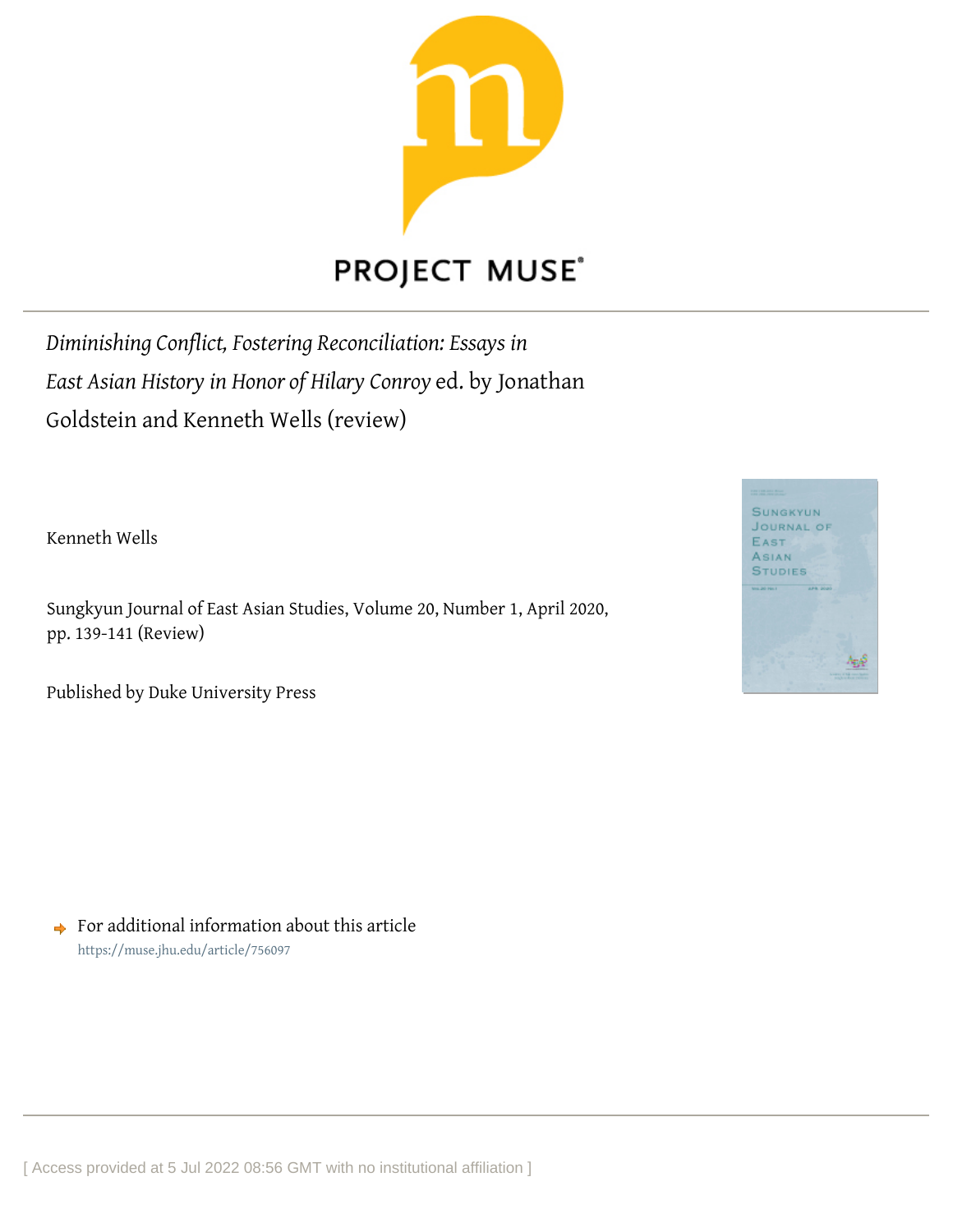## BOOK REVIEW

Review of Jonathan GOLDSTEIN and Wayne PATTERSON, eds, with a foreword by Lee CASSANELLI, *Diminishing Conflict, Fostering Reconciliation: Essays in East Asian History in Honor of Hilary Conroy*. Honolulu: University of Hawai'i Press, 2018. 250 pages. ISBN-13: 9781937385576 (Hardback). US\$ 45.

As Goldstein notes in his introductory remarks, this collection of essays began as an appreciative *Festschrift* in honour of Hilary Conroy by a number of his former students and colleagues but turned into a *Gedenkschrift*, or grateful memorial, after his death in 2015. His passing is felt also by many of us who never had the fortune to meet him in person. In my own case, I met him through his famous study of Japan's seizure of Korea when beginning my master's thesis in New Zealand back in 1976, and like many others the impact of his book on my own approach to research, evidence, historical argument, and hermeneutic fairness was profound and has remained an important element in my work.

As explained in Lee Cassanelli's prefatory essay on Hilary Conroy as a colleague, Conroy's proposal for including "Cosmic History" at the University of Pennsylvania was motivated in large part by a huge aspiration, namely, "to explore the proposition that there might be a coherent and explicable historical process at work in the world" (12). Conroy's quest here is one that goes far beyond the realm of historical research and resonates with the physicist Brian Greene's endeavour expressed recently in an interview (*The Guardian*, Feb 8, 2020) to understand "how we fit into the largest possible landscape, the longest possible timeline." In Conroy's case, this search is also a personal matter, and one in which he recommends a contemporary link be made even in studies of ancient history.

This demand for a contemporary link finds remarkably close agreement in the work of a Korean historian, the late Kang Man'gil, who in 1978 argued that a history of any period in Korea's past must be a history that addresses the issues of Korea's present. In both scholars this might well relate to their activism, Conroy in the anti-Vietnam war movement and his founding of the Committee for Concerned Asian Scholars, and Kang as an active critic of the erstwhile South Korean military regimes and leading member of the Korean People's History Research Society (Han'guk Minjungsa Yŏn'guhoe). The essay in this volume that directly applies this linkage is Edward Drackman's, in which he delineates the lessons the USA could draw from its experience in Vietnam for its military involvement in Syria.

Whether one can identify patterns in human history and the relation of concerned individuals to such are of course still unfinished debates, and are taken up in Jonathan Goldstein's essay on Nathan Dunn and John Shrecker's essay on the Burlingame Mission of 1868. Goldstein suggests that whereas the opium trade in China represents in itself a pattern, the individual actions of Dunn militate against it to the extent that if he had not existed, "we would have a very different story to tell about Sino-Western interactions" (41). But the question remains whether Dunn,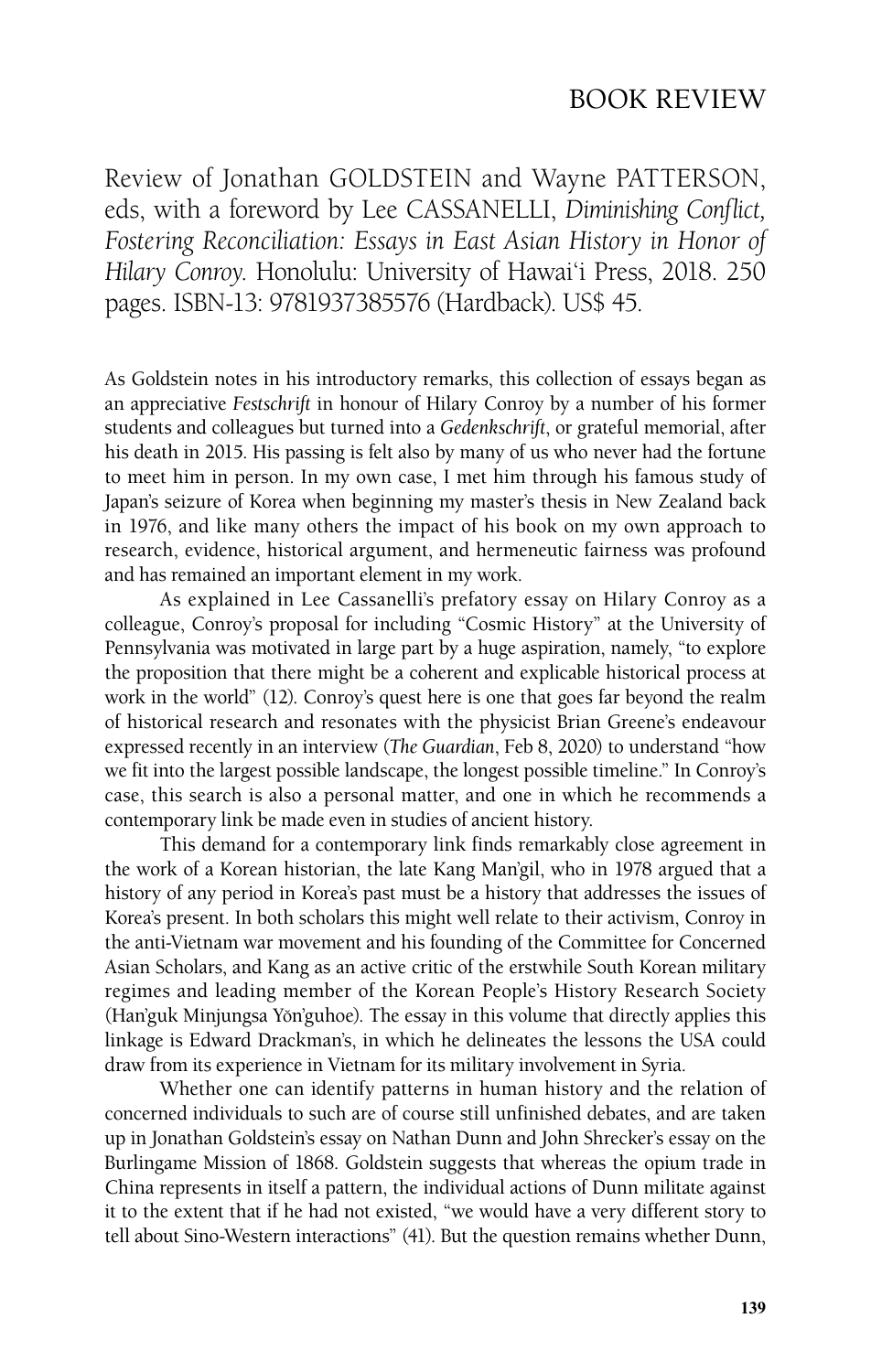## BOOK REVIEW

beyond his valuable contribution to knowledge of China in England and Europe, had any effect on either the course of the opium trade or the crucial influence of the Sinophobes in the USA. Shrecker's essay makes a strong case for considering the anti-slavery politician Burlingame to have made a difference, in this instance more on the Chinese encounter with the USA, although he attends more to Conroy's belief in the ultimate or underlying compatibility of peoples of different traditions. In his essay on the early-twentieth-century journalist Thomas Millard, however, Mordechai Rozanski tends to agree with Millard's plaintive self-description as "a solitary voice attempting to educate the American public" about China (113). The salient point here is the choice to study individuals who strove for good relations between peoples—a mark of the inspiration Conroy gave to his former students, the power of his historical vision, and research method and aims.

Tsing Yuan, in his essay on Chinese ceramic exports in the seventeenth century, examines how far this trade served both as a participant in the kind of broad historical-economic patterns of the time and as a determinant of intercultural relations between China and Southeast Asia. Paul Regan, for his part, takes up the theme of compatibility through a perceptive and sensitive examination of the impact on Japanese modern debates over democracy of the ethical "personalist" philosophy of the Japanese thinker Abe Jirō, in his fusion of German idealist and Kantian philosophy with Japanese notions of "personhood," or *jinkaku*. His research reflects the rigour exemplified by Conroy, but I am curious how it happened that the long-vowel macron is missing in most cases, and that when it does sometimes appear, we find  $\hat{o}$  instead of  $\bar{o}$ . Clearly, the publisher was able to use the proper diacritics, for not only the long-vowel macron but also the much rarer Korean vowel diacritic necessary for McCune-Reishauer romanization (˘) appear in Wayne Patterson's essay, both in their proper places.

Conroy's enduring influence on Wayne Patterson is evident in his essay on the Korean nationalist movement in Hawai'i, which not only recalls Conroy's recommendation long ago that he take up a study of Korean immigration to Hawai'i for his doctoral dissertation, but also reflects the encouragement he received to unearth primary sources that reveal the personal dramas within broad historical movements. On the basis of these personal dramas, including outright conflicts within the Korean immigrant community in Hawai'i, Patterson concludes with the bold suggestion that more than Japanese repression, it was factionalism within the Korean movements in Hawai'i and indeed also inside Korea that impeded them from achieving their national liberation aims. It is difficult to conceive of a historical method to test this claim, but it nevertheless serves as a pointer to how attention to personal details, if supported by an astute micro-historical methodology, might not simply fill in the broader narrative but go further and challenge it.

Overall, this collection of essays in honour of Hilary Conroy by former students, colleagues, and friends derives its coherence from its familiarity with and respect for the core features of Conroy's scholastic and personal ideals and objectives. Whatever the contributors' own paths in life, these essays are a fitting tribute to one